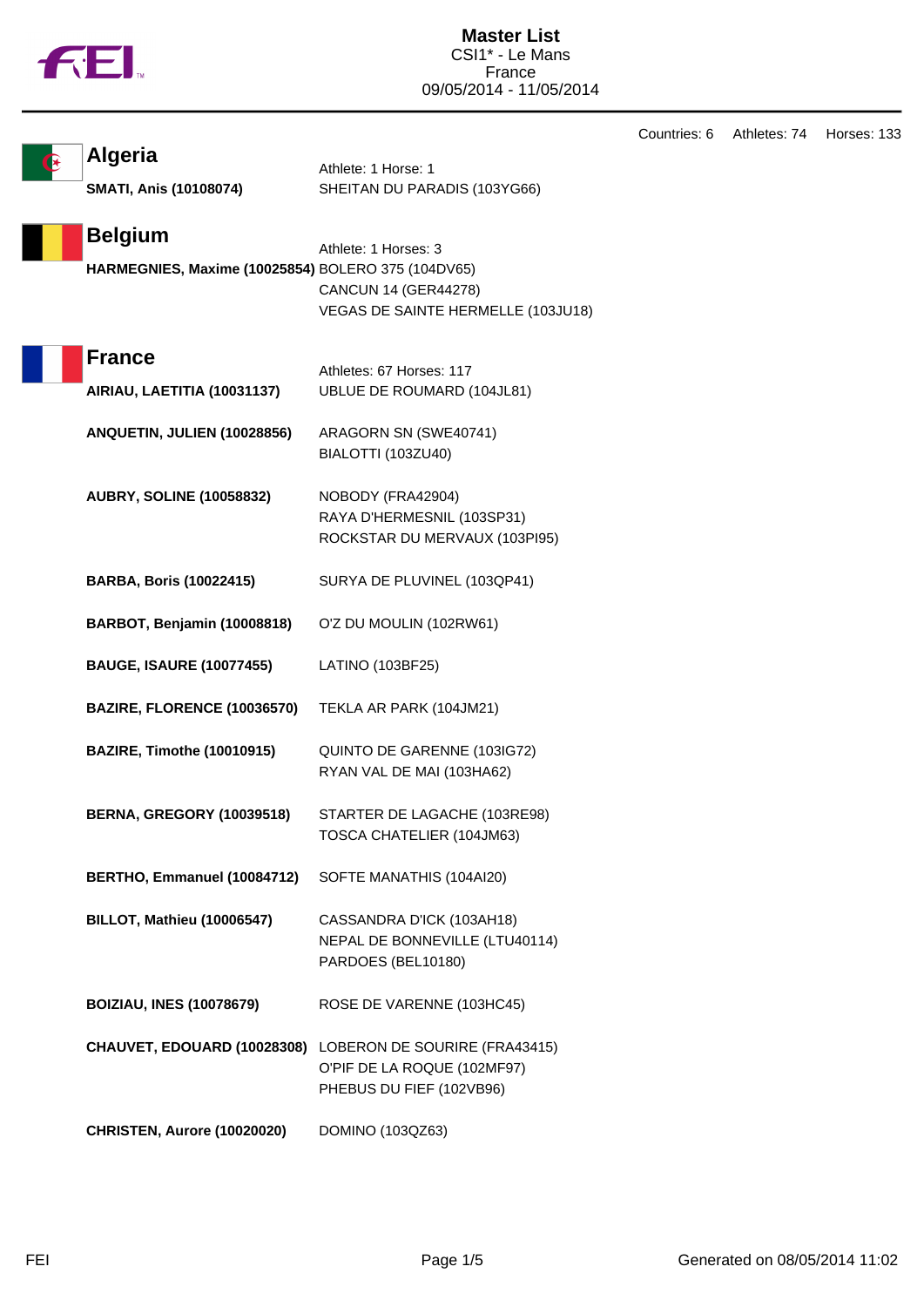

| <b>COURTOIS, Jean Charles</b><br>(10055026)           | ETHICO D.C. (ITA42886)                                         |
|-------------------------------------------------------|----------------------------------------------------------------|
|                                                       | NUIT DE PEYRAT (102ST97)                                       |
| COUTHOUIS, Bertrand (10022647) CARLOS Z (103UY53)     |                                                                |
| <b>CURTI, FRANCK (10029352)</b>                       | CAPRICA VT WILLEBEKE Z (104JN54)<br>OPAL RONCHERES (102VL82)   |
| <b>DALANCOURT, NICOLAS</b><br>(10043087)              | CARMEN DE HUS (103QM25)                                        |
|                                                       | QUIRYU DES ETIERS (103HA52)<br>SUBLIME DU PLESSIS (103QM24)    |
| DAVID, Frédéric (10064072)                            | BALOUSSINI (103AG11)<br>CHACITO (103WP57)<br>LORDY 7 (103FP08) |
| DE CHAMBORD, DAMIEN<br>(10059223)                     | ROCKER DU SYRE (103TX64)                                       |
| DERAMBURE, ALEXANDRA<br>(10070030)                    | PHIPPER DES ROIS (102TC60)                                     |
|                                                       | VERTIGO DU TOULTIA (103WP23)                                   |
| DEROUBAIX, ALEXIS (10062733)                          | ORLANE D'HELBY (FRA46805)                                      |
|                                                       | RAPIDE D'HELBY (103PC95)<br><b>SCREDO (103YZ63)</b>            |
| DUFOUR, Charlotte (10108098)                          | BELLA DONNA Z (103TG55)                                        |
| DUFOUR, Stéphane (10002857)                           | CENDRILLON (104BG91)                                           |
|                                                       | TAM D'ELTAM (104JK76)                                          |
| FERCHAL, EMILIEN (10055853)                           | LEGENDE DE VIMA (103AL36)                                      |
| FERME, Charles Henri (10013314) SACRE COEUR (103FD18) |                                                                |
| <b>FEVRIER, Eric (10019794)</b>                       | MISS D'HELBY (FRA43011)                                        |
| GAUZIGNAC, Olivier (10022829)                         | OPHELIE DE PONTHUAL (102YX11)<br>ORLANE DU MOURAU (FRA47169)   |
| GLOAGUEN, Patrick (10106857)                          | QUERIBUS L'ENCHANTE (104IM66)                                  |
|                                                       | ROSITA DU GRAND BOIS (103ZY35)                                 |
| <b>GUYOT, HERVE (10032452)</b>                        | OURKAMAN DU ROZEL (FRA45715)                                   |
|                                                       | QUINTUS DE FALAISE (103GQ88)<br>SAXO DE L'OUANNE (104AO04)     |
| HECART, ADELINE (10057028)                            | REMAKE LANDE (103ZO79)                                         |
|                                                       | SHET'DU THOT (103SQ87)                                         |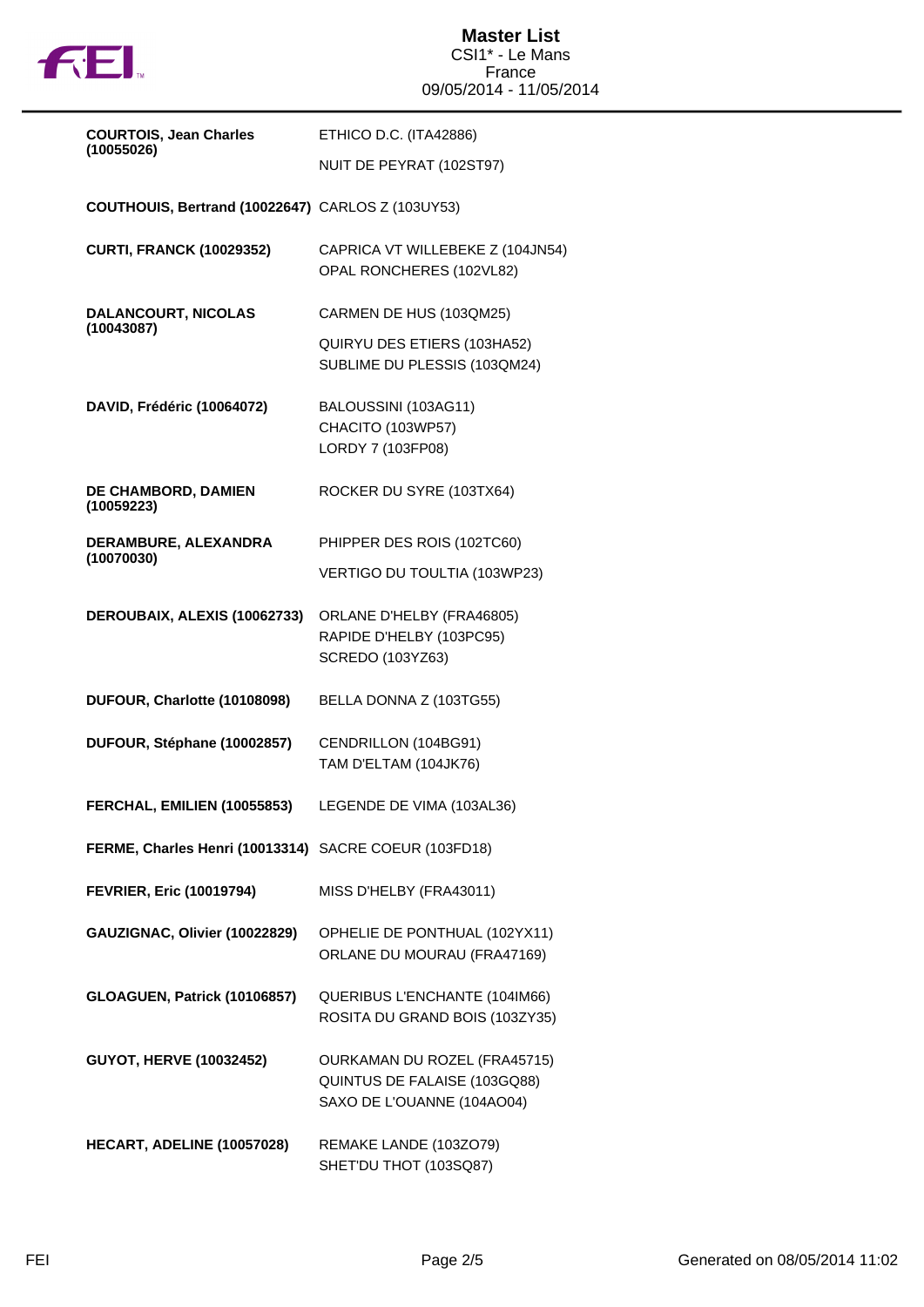

| HELMLINGER, Jacques (10010613) CARTAGENA Z (104AZ14)  | SEDUCTOR LS (103QV03)<br>SHANDOR (103KX94)                                             |
|-------------------------------------------------------|----------------------------------------------------------------------------------------|
|                                                       |                                                                                        |
| <b>HENAULT, Pierre Antoine</b><br>(10008253)          | BENITA VAN TSCHRIJBERG (102QV58)                                                       |
|                                                       | RASPER DU GERY (103IA05)<br>REUSSITE DE COUGNY (103OH92)                               |
| LAFAGES, Franck (10087629)                            | CRISPI (103QD67)<br>TOSCANE DES AS (104JO07)                                           |
| <b>LAUDET, Victor (10107994)</b>                      | SABA D'HELBY (103ZO10)                                                                 |
| LE MONZE, Jean (10001713)                             | QWINTUS DE KREISKER (102YS39)<br>SIGNORA (103XU62)<br>STYLE DE ST MARTIN (103RX04)     |
| LECORNEUR, JEAN CHRISTOPHE QUERFAUT D'HELBY (103GL86) |                                                                                        |
| (10061388)                                            | SYNAPSE DE BLONDEL (103PO72)                                                           |
| LEFEVRE, HUBERT (10031215)                            | ORTONE DE FALERE (103LG84)                                                             |
|                                                       | MARCHAND, Jean Luc (10088669) R'ANTRACITE CHAMPEIX (103QS79)                           |
| MARGOTTIN, Vanessa (10017090) WANDA (103OS64)         |                                                                                        |
| MARTIN, Jean Marie (10048781)                         | JOHNNY BOY II (FRA47600)                                                               |
| <b>MARTIN, Joseph (10083472)</b>                      | CAIRON (103MD31)<br>MUSTAX CYPRIAT (GER43972)                                          |
| <b>MENAGE, FRANCE (10035881)</b>                      | QU'IPSOS DE LA NOUE (102ZN62)                                                          |
| MENDOUSSE, JEREMY (10029600) TRESOR DERICK (104HL22)  |                                                                                        |
| <b>MESNIL, Julien (10008405)</b>                      | AUSTRALIA (103NX60)<br>SCAREFACE DE MARS (103NX61)<br>VAUBAN DE STE HERMELLE (103EA07) |
| <b>MORESVE, ROMAIN (10057099)</b>                     | WINNIE THE POOH (102XX97)                                                              |
| <b>NENY, ARIELLE (10031759)</b>                       | RADJA DES BOMBETTES (104JI82)<br>WIND DANCER VD MOLENDREEF (FRA42528)                  |
|                                                       | NOIRJEAN, EDOUARD (10059520) LOUSTIC DE BRETTEVIL (102QO57)                            |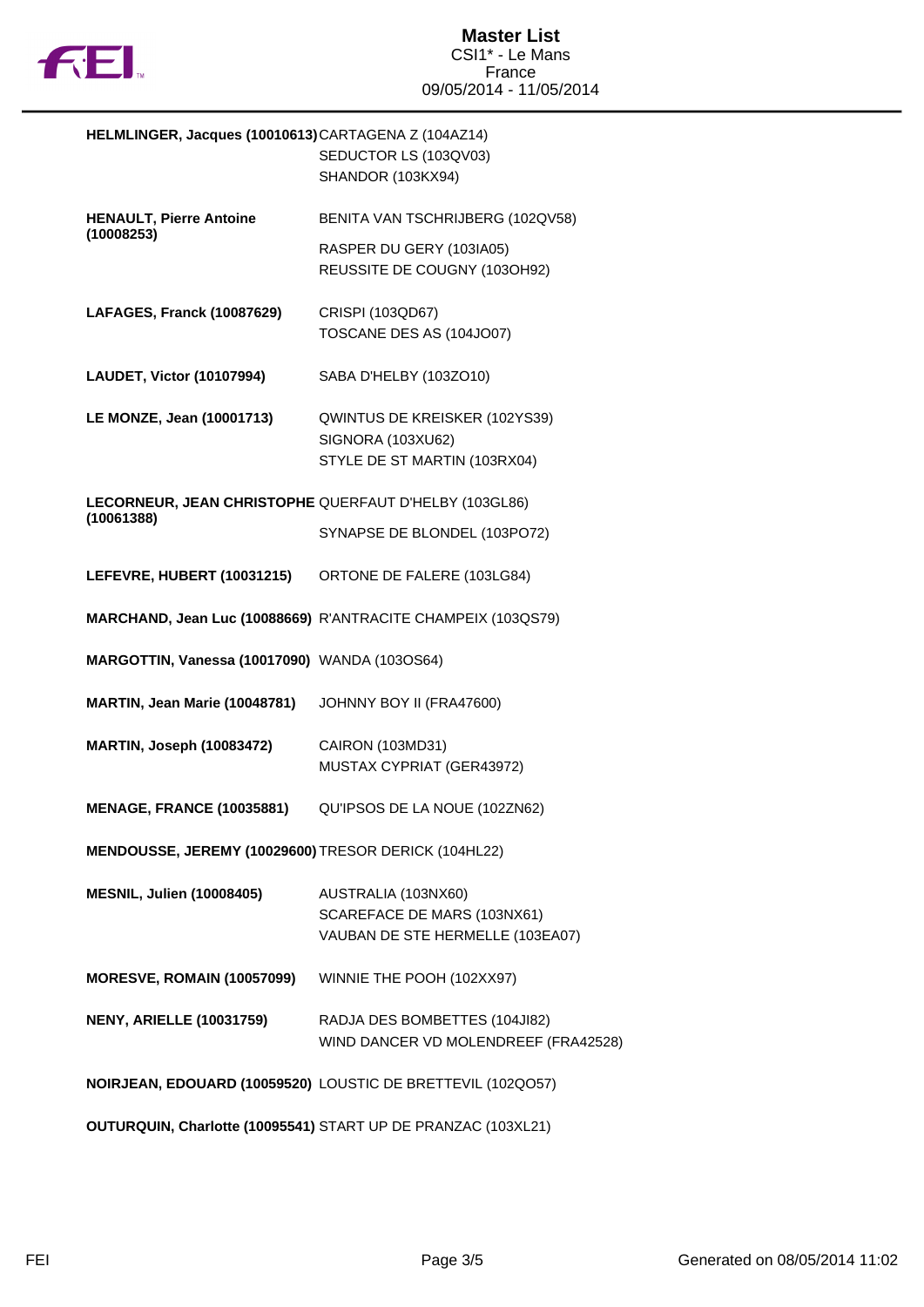

| PACHA, Allan (10006361)                  | CORTINA M 2 (103CN86)<br>TECK DE RIVERLAND (104DZ50)<br>ZIQUE (103PU56)                    |
|------------------------------------------|--------------------------------------------------------------------------------------------|
| <b>PAROT, VIRGINIE (10038264)</b>        | QUAD CRACKER Z (103HF61)                                                                   |
| PELTIER, KARINE (10061168)               | NAUGHTY GIRL (102RU43)                                                                     |
| PETITJEAN, BENOIT (10077453)             | LADY GAGA (103HU58)<br>RAFAL DES PEUPLIERS (103GW10)                                       |
| POTIN, Pierre (10067685)                 | GLORIA VD BARLEBUIS (103XB95)                                                              |
| POTIN, Romain (10006956)                 | RYAC DU BOIS ALLEES (103TV37)<br>TEXAS UN PRINCE (104IC64)<br>TZIGANO MASSUERE (104CT25)   |
| <b>RAGON, Laurie (10070108)</b>          | RHEANE DE VERNAY (103GH34)                                                                 |
| <b>RAULINE, CHRISTOPHE</b><br>(10041240) | RED QUEEN DAVIER (103YU32)                                                                 |
| REY, CYRIL (10046105)                    | RIVER STAR (104JJ90)<br>ROCK'IN'BLUES (103XO69)                                            |
| <b>RIVAL, Gregoire (10083805)</b>        | QUILANE DE LAUNAY (103FN30)<br>SKENZO DE LOJOU (103YI90)                                   |
| ROBERT, Benjamin (10010916)              | FIXDESIGN LILLY (102ND07)<br>OTHELLO DE FALAISE (FRA46540)                                 |
| RONDOUX, Jean Francois<br>(10009677)     | AMSTERDAM (103FL51)                                                                        |
| <b>ROUX, Clemence (10091479)</b>         | RAPSODIE DE LA CARTE (103RG70)                                                             |
|                                          | SCHEFFER, Alexandre (10100630) TALION DES MERVEILLES (104DH44)                             |
|                                          | TANNEAU, Dominique (10001136) MITSOUKO D'AMAURY (FRA44497)<br>REGATE BARBOITIERE (103GE60) |
| THELLIER, Teddy (10100188)               | SECRET DU PAYS D'AUGE (104GG69)<br>SOHO DU PLESSIS (104BQ75)                               |
| <b>THIROUIN, Max (10002265)</b>          | QUARIOSA (103GA34)<br>RIGHT PLEASURE (103DV99)<br>ROSE D'OR (103GC41)                      |